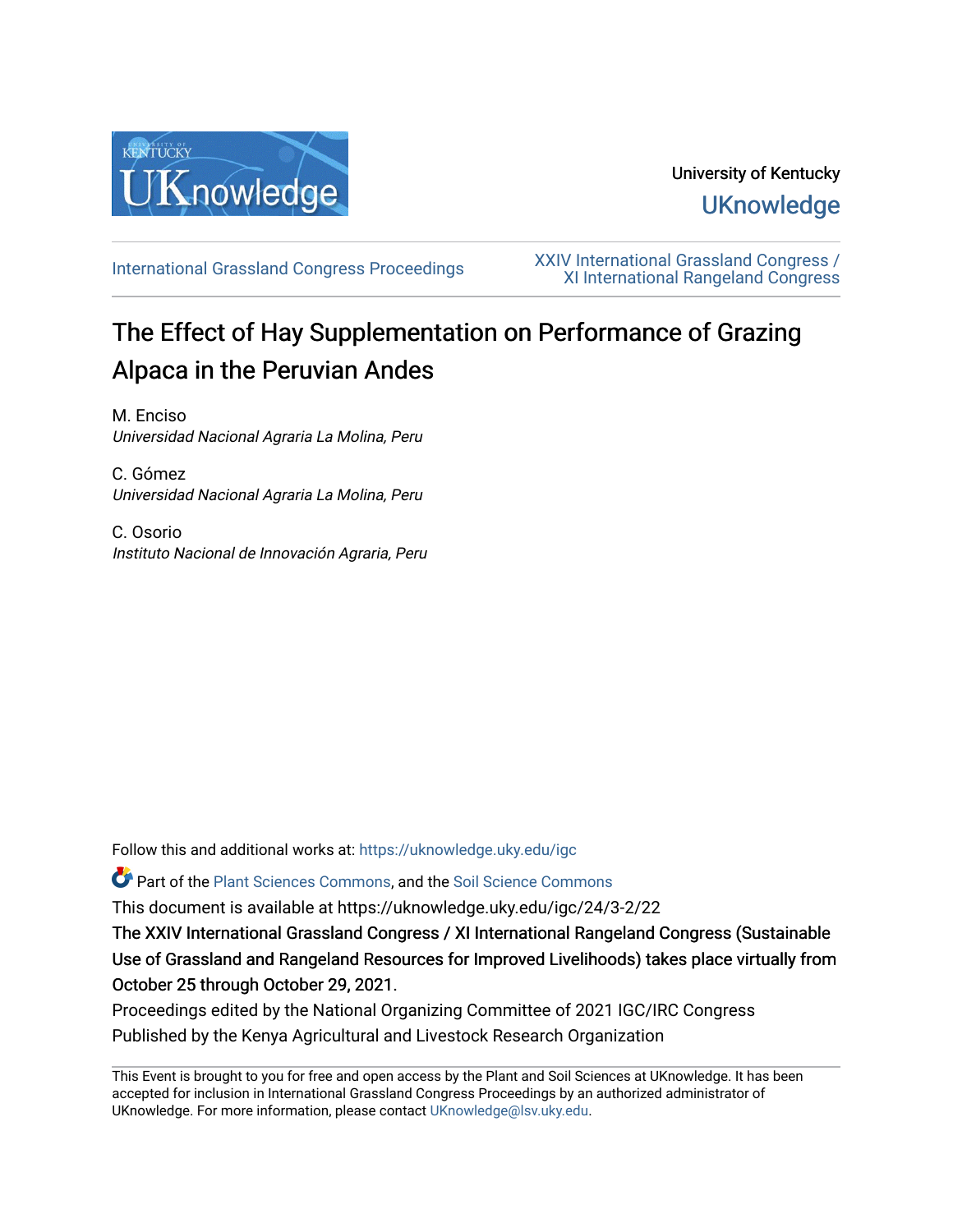### The effect of hay supplementation on performance of grazing alpaca in the Peruvian Andes

Enciso, M\*; Gómez, C\* ; Osorio, C† .

\*Universidad Nacional Agraria La Molina, Av. La Molina s/n, La Molina, Lima, Perú † Instituto Nacional de Innovación Agraria, Av. La Molina 1981, La Molina, Lima, Perú

**Key words**: Supplementation; Alpaca; oat; vetch; pasture.

#### **Abstract**

Productivity of alpaca grazing rangelands in the Andes is often limited by the low availability and quality of those pastures during the dry season of the year. The use as supplements of forages cultivated during the rainy season in appropriate areas in the Andes may be a strategy to improve performance of alpacas. Therefore, the supplementation of oat-vetch pellets or oat hay was evaluated and compared with a control group without supplementation. Sixty three female alpacas (15 months of age,  $34 \pm 1.0$  kg BW), divided in three groups, grazing range pastures (6.1% crude protein and 61.3% NDF) during dry season in Puno region of the Peruvian Andes were used for the study. The supplement was offered daily after grazing  $(400 \text{ g/alpaca/day})$ . The study lasted for 84 days with evaluations of weight gain and intake every 28 days. Weight gain was greater for animals supplemented with oat-vetch pellet  $(3.1 \pm 0.27 \text{ kg})$  compared to oat hay  $(0.98 \pm 0.33)$  (P $\leq$  0.05) while the control lost BW (0.64  $\pm$  0.22). The total dry matter intake (pasture and supplement) was 502, 575.6 and 579.5 g / alpaca/ day for the control, oat-vetch pellet and oat hay group respectively indicating partial replacement of pasture by the supplement. Under the study conditions, the supplementation of oat-vetch pellets improved performance better than oats hay or no supplementation for alpacas grazing range pastures during the dry season.

#### **Introduction**

Alpaca (*Vicugna pacos*) is the most important species for fiber production among South American camelids and is adapted to Andean environments with high capacity to efficiently use dietary energy (Barreda 2017). This animal feeds on pasture of low nutritional quality and is adapted to environments with poor food availability (San Martin 1996). However, several studies predict that the adverse effects of climate change will worsen and will be more recurring in the coming years that will affect the availability of pastures and production of alpacas (Herzog et al. 2012). The use of nutritional supplements in critical periods may be an appropriate strategy to alleviate some nutritional deficiencies (Van Saun 2006). Therefore, the present study aims to evaluate the effect of supplements of oat-vetch pellets or oat hay on weight gain and consumption of alpacas in range pastures during the dry season.

#### **Methods and Study Site**

#### Study site

The study was carried out in the Instituto Nacional de Innovation Agraria (INIA) experimental unit "Quimsachata" (4200 masl), Puno Region, Peru, which is characterized by having an average annual temperature of 7 °C, being considered Cool temperature moist forest (Holdrige 1987).

#### Treatments

Sixty-three 15-month-old female alpacas of Huacaya breed were used. The animals were assigned to one of three treatments: grazing range pasture  $(T1)$ , supplementation with oat-vetch pellets  $+$  grazing range pasture (T2) or supplementation with oat hay + grazing range pasture (T3). The average live weight of animals for T1, T2 and T3 were  $33.9 \pm 0.94$ ,  $34.5 \pm 1.22$  and  $34 \pm 1$  kg respectively. The animals after grazing received 400 g of oat-vetch pellets or alpaca oat hay/day. The variables evaluated were dry matter intake (grass and supplement) and weight gain every 28 days for 84 days during the dry season (July-October) of 2017. Total dry matter intake was calculated considering an intake of NDF to 0.9 percent of live weight (Van Saun 2006). As supplement intake was registered daily the difference of total dry matter intake was considered range pasture. The chemical composition of range pasture, oat-vetch pellets and oat hay is shown in Table 1. Dry matter, crude protein, calcium and phosphorous content were determined according to the method of the Association Official Analytical Chemist (AOAC 2005). The determination of Neutral Detergent Fiber (NDF)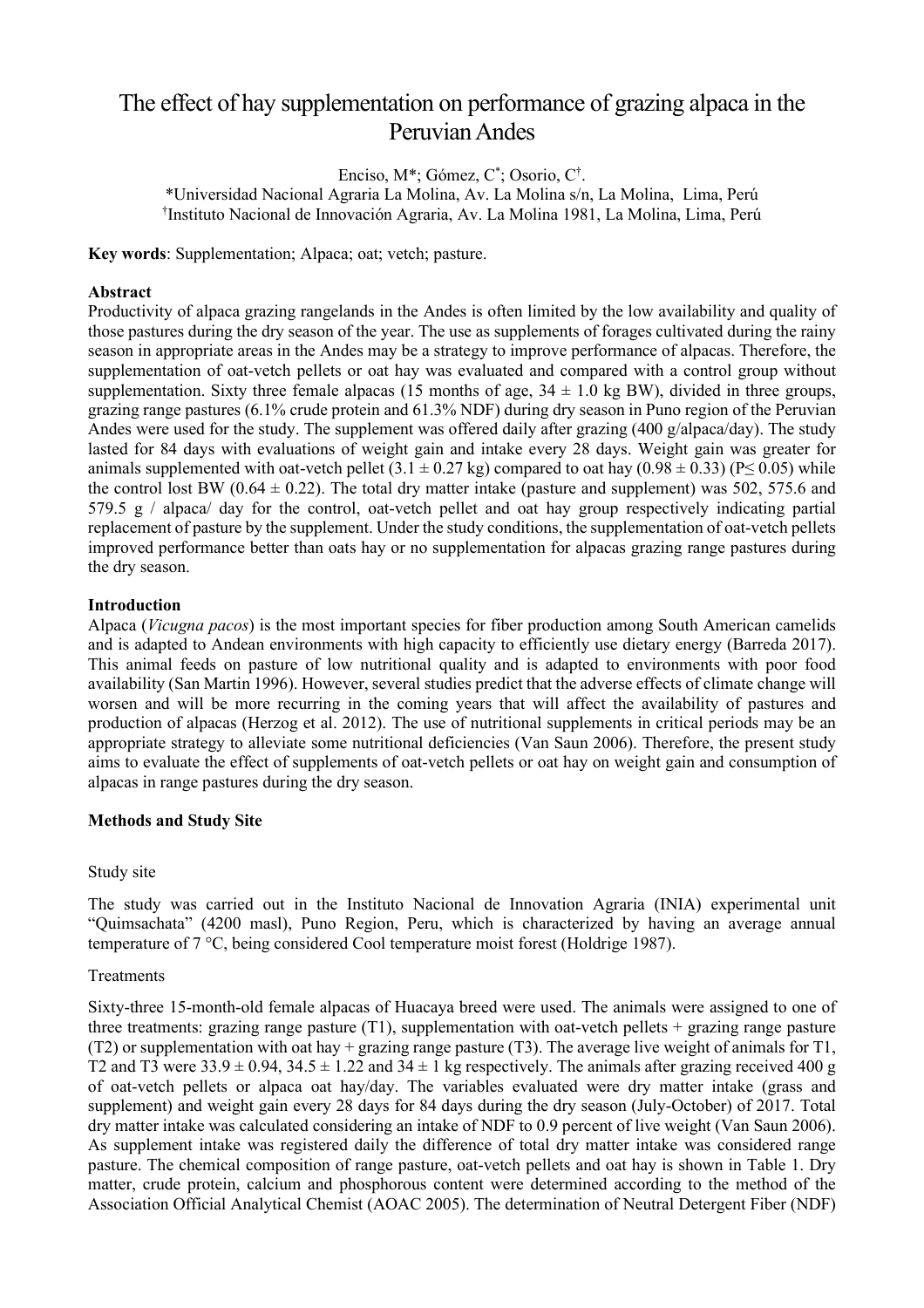was carried out by the method of ANKOM Neutral Detergent Fiber in feed - Filter bags technique (ANKOM 2007). *In vitro* Digestibility of Organic Matter was determined by ANKOM Daisy Incubator. Metabolizable energy was estimated using the formula proposed by Geenty and Rattray (1987).

|                                       | Range pasture | Oat-vetch<br>pellets | Oat hay |
|---------------------------------------|---------------|----------------------|---------|
| Dry matter                            | 91.7          | 89.7                 | 89.8    |
| Crude protein                         | 6.1           | 8.9                  | 6.7     |
| Neutral detergent fiber               | 61.3          | 55.7                 | 46.6    |
| Calcium                               | 0.3           | 0.5                  | 0.3     |
| Phosphorous                           | 0.2           | 0.2                  | 0.1     |
| In vitro organic matter digestibility | 44.4          | 60.1                 | 60.4    |
| Metabolizable energy (Mcal/kg)        | 1.7           | 2.31                 | 2.32    |

Table 1. Chemical composition (100% dry matter) of range pasture, oat-vetch pellets and oat hay

#### Statistical analysis

The variables were evaluated through an analysis of variance, using a completely randomized design with 3 treatments and 21 repetitions with 3 subsamples of 7 animals per pen. The comparison of means was carried out by Tukey test with a level of significance of 5%. The statistical software used was SAS 9.4 (SAS 2016).

#### **Results**

The results of dry matter intake and nutrient of animals are shown in table 2. The average dry matter intakes of oat-vetch pellets and oat hay in dry matter were 327.4 and 280.5 g / alpaca / day, covering 57 and 48% of the ration, respectively. The total and daily weight gain of animals are shown in table 3.

| Period                        | Treatment 1 | Treatment 2                 |         |                   | Treatment 3 |         |       |
|-------------------------------|-------------|-----------------------------|---------|-------------------|-------------|---------|-------|
|                               | Range       | Range<br>Oat-vetch<br>Total | Oat hay | Range             | Total       |         |       |
|                               | pasture     | pellets                     | pasture |                   |             | pasture |       |
|                               |             |                             |         | Dry matter intake |             |         |       |
| 28 d                          | 507         | 269.1                       | 289.9   | 559               | 256.8       | 312.1   | 568.9 |
| 56 d                          | 509         | 356.1                       | 226.2   | 582.3             | 293.6       | 292.3   | 585.9 |
| 84 d                          | 489         | 357                         | 228.6   | 585.6             | 291         | 292.7   | 583.7 |
| Average                       | 502         | 327.4                       | 248     | 575.6             | 280.5       | 299     | 579.5 |
|                               |             | Average nutrient intake     |         |                   |             |         |       |
| Crude protein, g              | 30.6        | 29.1                        | 15.1    | 44.3              | 18.8        | 18.2    | 37    |
| Ca, g                         | 1.5         | 1.6                         | 0.7     | 2.4               | 0.8         | 0.9     | 1.7   |
| P, g                          | 1           | 0.7                         | 0.5     | 1.2               | 0.3         | 0.6     | 0.9   |
| Metabolizable<br>energy, Mcal | 0.85        | 0.76                        | 0.42    | 1.2               | 0.65        | 0.51    | 1.2   |

Table 2. Dry matter and nutrients intake of animals (g/animal/day) (unit?)

#### **Discussion**

The results shown that the average dry matter intakes of range pasture was high at the beginning of the experiment and decreased over time, this is probably due to shortage of pasture and higher intake of supplement (oat-vetch pellets or oat hay). The treatment supplemented with Oat-vetch pellets had a weight gain of 36.9 g/d, followed by the treatment supplemented with oat hay (17.9 g/d). These values are lower than the 95 g/d reported in female alpacas fed with 750 g of alfalfa pell**ets** plus 1 kg of alfalfa hay (Rosadio and Risco, 2014).